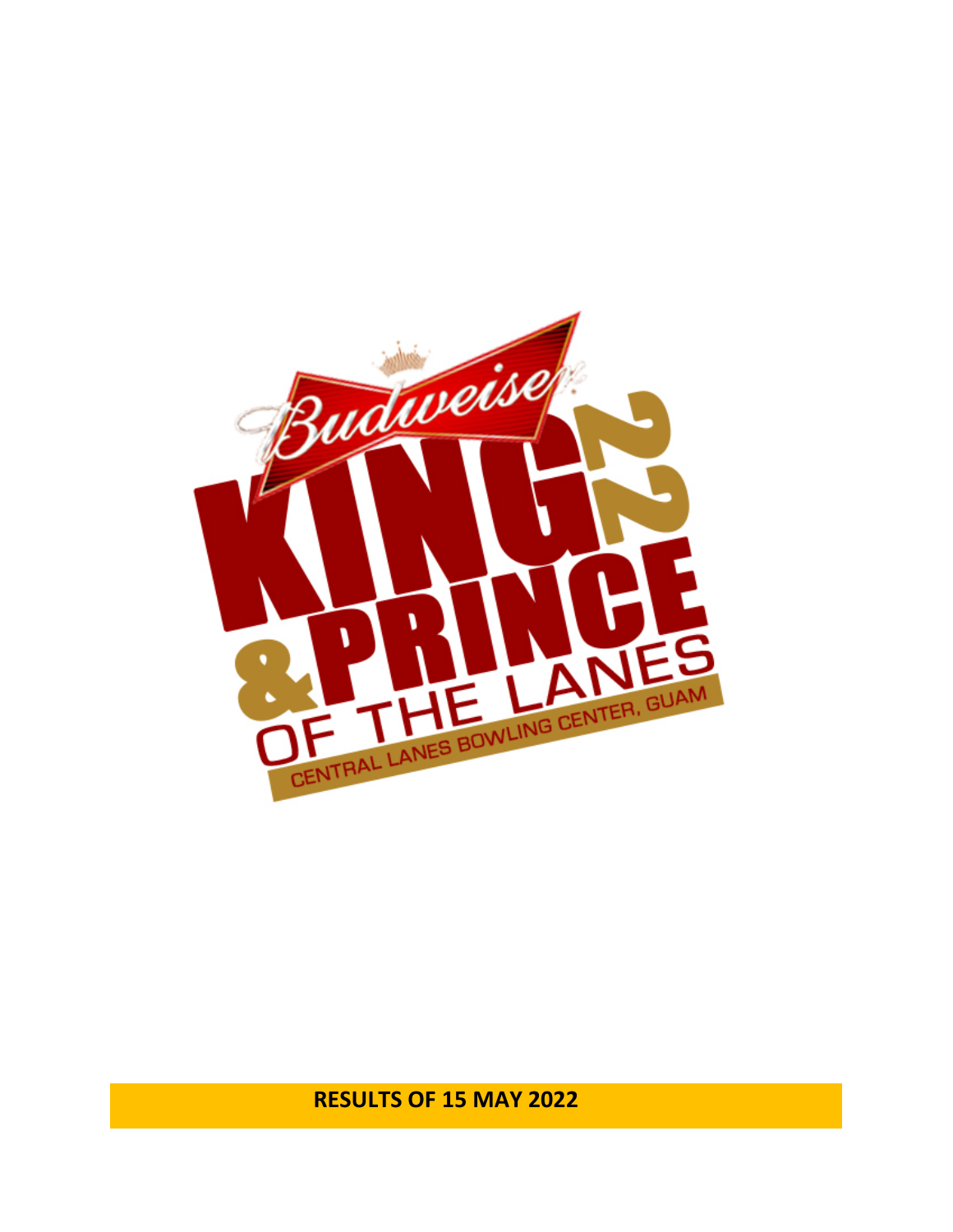## **Guam Bowling Congress Press Release**

#### **Borja, Reyes top May King and Prince field**

Sunday, May 15, 2022 – CENTRAL LANES BOWLING CENTER, Tamuning, Guam

Gregory Borja used a late surge in the monthly finals of the Budweiser King of the Lanes to upend the top seed, Jeremiah Camacho, by three sticks. Borja overcame a nine-pin deficit when Camacho's eighth frame encroached the headpin leaving a 4-10 split, by stringing a turkey. However, Camacho threw a turkey of his own before faltering in the fill frame to hand the match to Borja 225-222.

In the semi-final round, Camacho ended the match with a double to seal the win against  $7<sup>th</sup>$ seed Darien Borja; In contrast,  $2^{nd}$  seed Greg Borja slipped past  $4^{th}$  seed Justin Mendiola as the latter's attempt at a pin 3 conversion hooked left of the intended target.

Arlene Reyes laid her hands on the Budweiser Prince of the Lanes title with a convincing run through the elimination rounds.  $4<sup>th</sup>$  seed Reyes beat  $8<sup>th</sup>$  seed Ina Lee 174-142 in round one, then defeated 9<sup>th</sup> seed, Corey Granillo, with her handicap advantage to advance to the semifinal round. Against the second seed Sheila Bangs, Reyes kept a steady game ousting the higher seed 179-137. In the monthly finals, she took advantage of top seed Aron Hernandez's errors in the opening frames and held on to claim the title with a 173-155 score.

The next monthly Budweiser King and Prince of the Lanes are scheduled for Sunday, June 12, 2022, at 1:15 p.m. at the Central Lanes Bowling Center.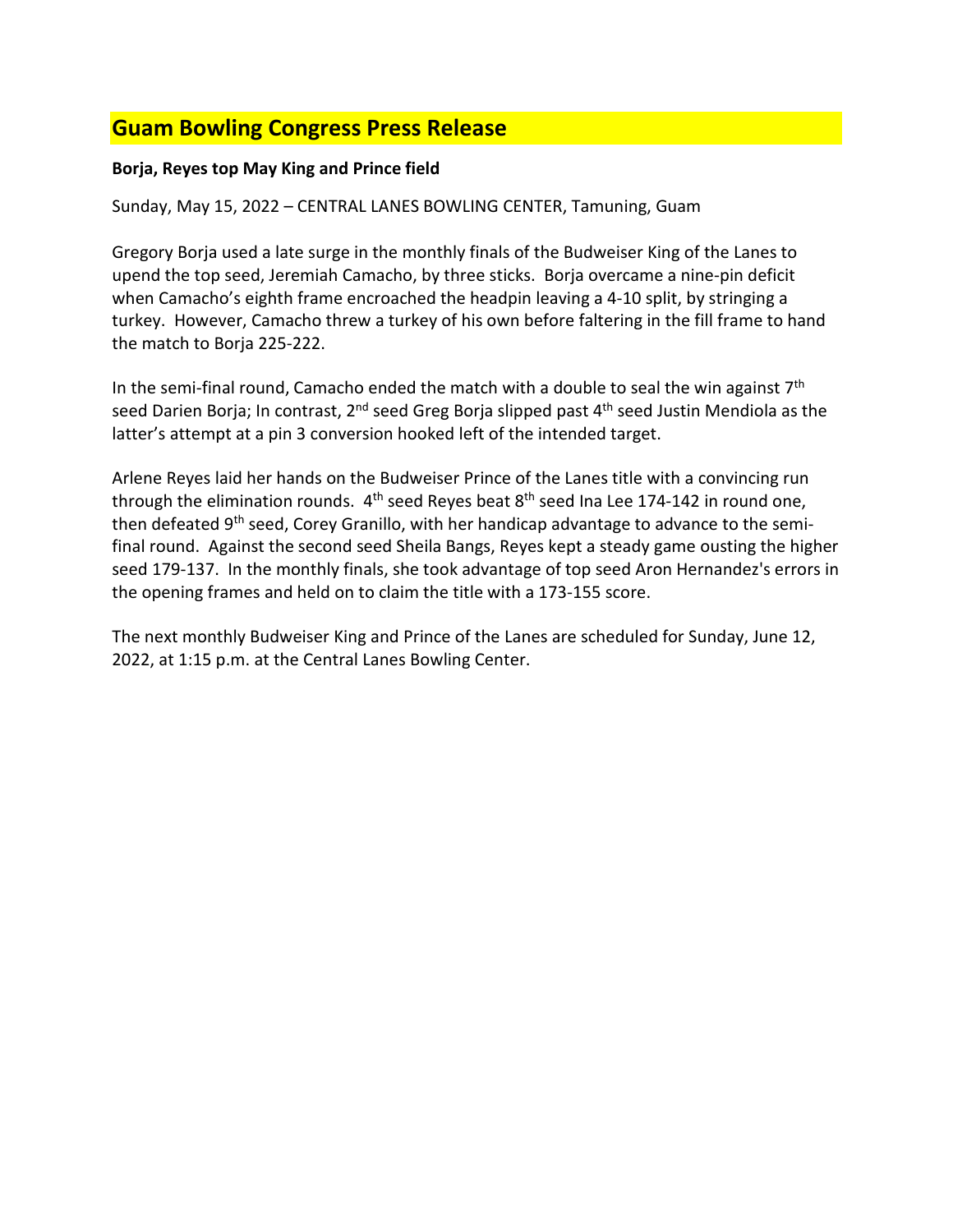

NEXT: SUNDAY, ,JUNE 12 2022 . 1:15 P.M. https://guambowlingcongress.com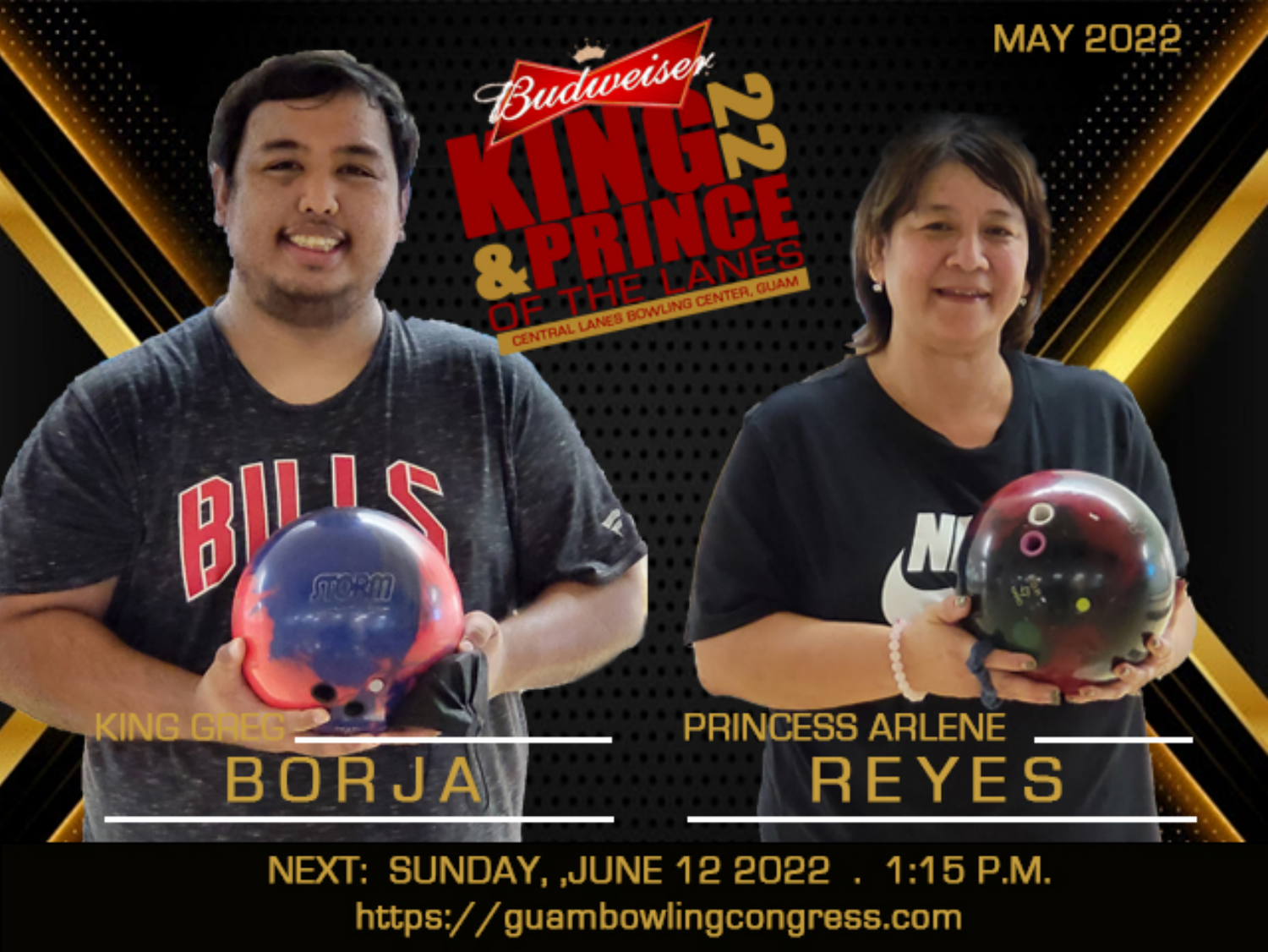#### **Elimination Round - May 2022**

25 3 Kim, Miyuki 137 41 178<br>26 9 Granillo, Corey 169 9 178

25 4 Reyes, Arlene<br>26 8 Lee, Ina

| Round 1                                          |                            | <b>Round 2</b>                    |               | Semi-Final                                        | <b>MONTHLY FINALS</b>                            |  |  |  |  |  |
|--------------------------------------------------|----------------------------|-----------------------------------|---------------|---------------------------------------------------|--------------------------------------------------|--|--|--|--|--|
|                                                  |                            |                                   |               |                                                   |                                                  |  |  |  |  |  |
|                                                  |                            |                                   |               | <b>King of the Lanes</b>                          |                                                  |  |  |  |  |  |
| Lane Seed Athlete's Name                         | Game Hp Total              | Lane Seed Athlete's Name          | Game Hp Total | Lane Seed Athlete's Name<br>Game Hp Total         | Lane Seed Athlete's Name<br>Game Hp Total        |  |  |  |  |  |
| 5 Manibusan, Mark<br>17                          | 177<br>177                 |                                   |               |                                                   |                                                  |  |  |  |  |  |
| 10 Cruz, Ray<br>18                               | 168<br>168                 | 5 Manibusan, Mark<br>23<br>versus | 134<br>134    | 174<br>174<br>27<br>1 Camacho, Jeremiah<br>versus |                                                  |  |  |  |  |  |
| 17<br>6 Duenas, Ricky                            | 164<br>164                 | 24<br>7 Borja, Darien             | 201<br>201    | 157<br>157<br>28<br>7 Borja, Darien               | 222<br>1 Camacho, Jeremiah<br>$0$ 222<br>25      |  |  |  |  |  |
| 18<br>7 Borja, Darien                            | 167<br>167                 |                                   |               |                                                   |                                                  |  |  |  |  |  |
|                                                  |                            |                                   |               |                                                   | versus                                           |  |  |  |  |  |
| 19<br>3 Santos, Cameron                          | 138<br>138                 |                                   |               |                                                   |                                                  |  |  |  |  |  |
| 20<br>9 Sanchez, Mike                            | 0<br>$\Omega$              | 3 Santos, Cameron<br>25<br>versus | 186<br>186    | 170<br>29<br>170<br>4 Mendiola, Justin<br>versus  | 225<br>26<br>2 Borja, Greg<br>225<br>$\mathbf 0$ |  |  |  |  |  |
| 19<br>4 Mendiola, Justin                         | 172<br>172                 | 4 Mendiola, Justin<br>26          | 200<br>200    | 180<br>180<br>30<br>2 Borja, Greg                 |                                                  |  |  |  |  |  |
| 8 Wood, Maria<br>20                              | 156<br>8 164               |                                   |               |                                                   |                                                  |  |  |  |  |  |
|                                                  |                            |                                   |               |                                                   |                                                  |  |  |  |  |  |
|                                                  |                            |                                   |               | <b>Prince of the Lanes</b>                        |                                                  |  |  |  |  |  |
| Lane Seed Athlete's Name                         | Game Hp Total              | Lane Seed Athlete's Name          | Game Hp Total | Lane Seed Athlete's Name<br>Game Hp Total         | Lane Seed Athlete's Name<br>Game Hp Total        |  |  |  |  |  |
| 5 Duenas, Elijah<br>23                           | 163 35 198                 |                                   |               |                                                   |                                                  |  |  |  |  |  |
| 24 10 Brantley, Rowen                            | 108 45 153                 | 27<br>5 Duenas, Elijah<br>versus  | 125<br>35 160 | 1 Hernandez, Aron<br>23<br>156 20 176<br>versus   |                                                  |  |  |  |  |  |
| 6 Palaganas, Rudy<br>23<br>7 Lopez, Philip<br>24 | 136 28 164<br>122  26  148 | 6 Palaganas, Rudy<br>28           | 162 28<br>190 | 137 28 165<br>24<br>6 Palaganas, Rudy             | 155 20 175<br>27<br>1 Hernandez, Aron            |  |  |  |  |  |

*versus versus*

174 35 209 30 4 Reyes, Arlene 135 35 170 26 2 Bangs, Sheila 137 30 167

29 9 Granillo, Corey 145 9 154 25 4 Reyes, Arlene 179 35 214 28 4 Reyes, Arlene 173 35 208

*versus*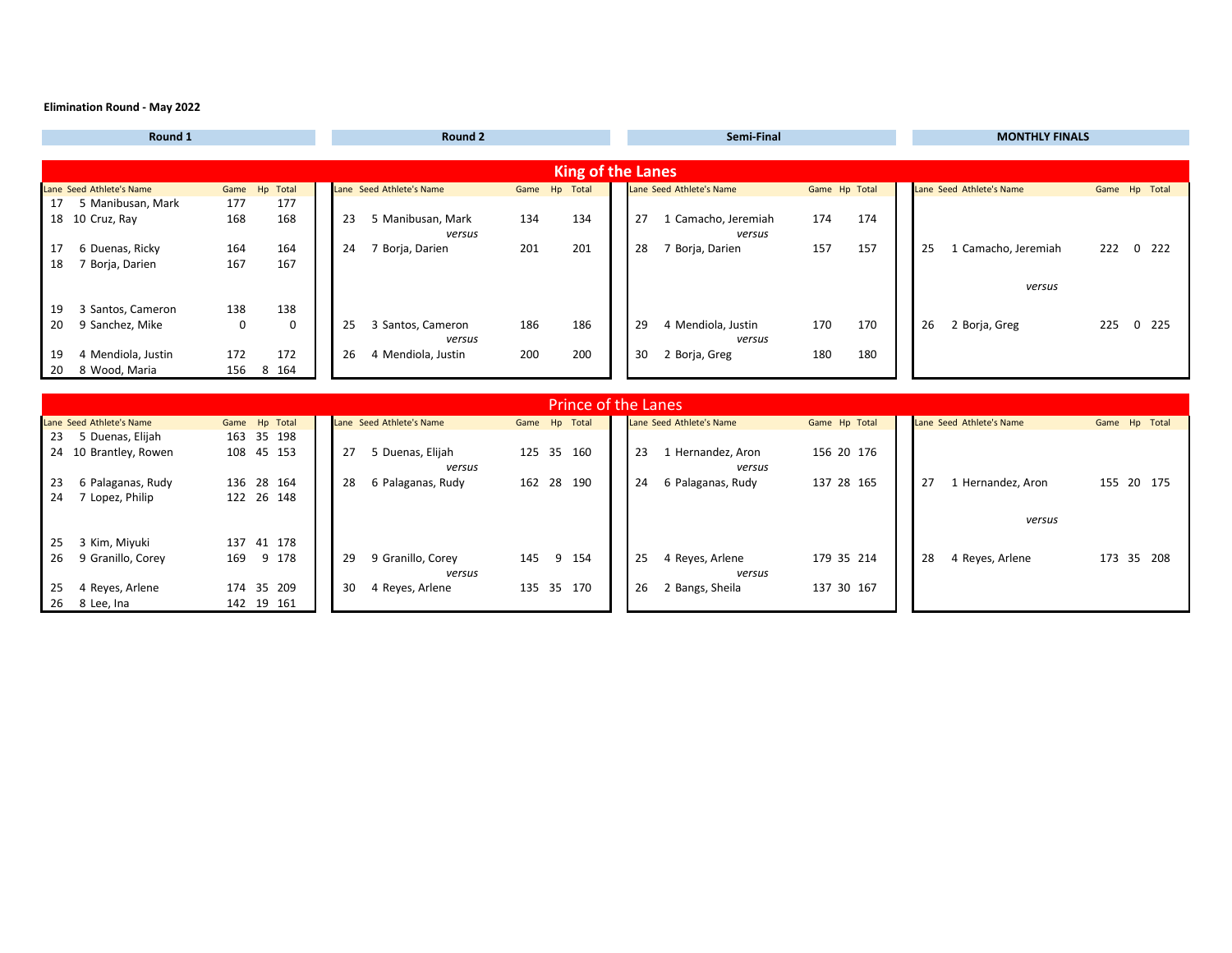## **King and Prince of the Lanes**

## **Sunday, May 15, 2022**

**Central Lanes Bowling Center**

| Contrar cancel botting contor |                   |                |  |      |  |                                                                                                                                                 |  |     |    |  |        |  |     |    |            |    |              |     |        |            |                |              |                |             |              |
|-------------------------------|-------------------|----------------|--|------|--|-------------------------------------------------------------------------------------------------------------------------------------------------|--|-----|----|--|--------|--|-----|----|------------|----|--------------|-----|--------|------------|----------------|--------------|----------------|-------------|--------------|
|                               | Name of Bowler    |                |  |      |  | Game 1                                                                                                                                          |  |     |    |  | Game 2 |  |     |    | Game 3     |    |              |     | Game 4 |            | <b>Scratch</b> | No. of       |                |             | <b>Grand</b> |
| <b>Pos Last Name</b>          | <b>First Name</b> | <b>Average</b> |  |      |  | Hdcp   Lane   Seq   Score   Hcp   Total   Lane   Seq   Score   Hcp   Total   Lane   Seq   Score   Hcp   Seq   Score   Seq   Score   Hcp   Total |  |     |    |  |        |  |     |    |            |    |              |     |        |            | <b>Total</b>   | <b>Games</b> | <b>Average</b> | <b>Hdcp</b> | <b>Total</b> |
| 1 <b>Camacho</b>              | Jeremiah          |                |  |      |  | 190                                                                                                                                             |  | 190 | 30 |  | 222    |  | 222 | 20 | <b>190</b> |    | 190          | Zb. | 197    | 197        | 799            |              | 199.75         |             | 799          |
| 2 Borja                       | Greg              |                |  |      |  | 180                                                                                                                                             |  | 180 | 28 |  | 225    |  | 225 | 18 | 192        |    | 192          | 24. | 190    | 190        | 787            |              | 196.75         |             | 787          |
| 3 Santos                      | <b>Cameron</b>    |                |  | ت کے |  | 153                                                                                                                                             |  | 153 |    |  | 197    |  | 197 | 19 | 184        |    | 184          |     | 169    | 169        | 703            |              | 175.75         |             | 703          |
| 4 Mendiola                    | Justin            |                |  |      |  | 135                                                                                                                                             |  | 135 |    |  | 203    |  | 203 | つに | 146        |    | 146          | 1 Q | 2121   | 212        | 696            |              | 174.00         |             | 696          |
| 5 Manibusan                   | Mark              |                |  |      |  | 156                                                                                                                                             |  | 156 |    |  | 170    |  | 170 | 23 | 159        |    | 159          |     | 198    | 198        | 683            |              | 170.75         |             | 683          |
| 6Duenas                       | <b>Ricky</b>      |                |  |      |  | 156                                                                                                                                             |  | 156 |    |  | 127    |  | 127 |    | 178        |    | 178 <b>1</b> |     | 191    | <b>191</b> | 652            |              | 163.00         |             | 652          |
| 7Borja                        | Darien            |                |  |      |  | 155                                                                                                                                             |  | 155 |    |  | 145    |  | 145 | 28 | 173        |    | 173          | 18  | 167    | 167        | 640            |              | 160.00         |             | 640          |
| 8 Wood                        | Maria             |                |  |      |  | 127                                                                                                                                             |  | 135 | 19 |  | 113    |  | 121 |    | 181        | 81 | 189          |     | 168    | 176        | 589            |              | 147.25         | 32          | 621          |
| 9 Sanchez                     | <b>Mike</b>       |                |  |      |  | 141                                                                                                                                             |  | 141 | 26 |  | 141    |  | 141 | 30 | 153        |    | 153          |     | 151    | 151        | 586            |              | 146.50         |             | 586          |
| 10 Cruz                       | <b>Ray</b>        |                |  | ിറ   |  | 187                                                                                                                                             |  | 187 | 18 |  | 162    |  | 162 | 24 | 115        |    | 115          | 28. | 122    | 122        | 586            |              | 146.50         |             | 586          |

| <b>Name of Bowler</b> |                   |                |             | Game 1        |                                                                                                             |    |      | Game 2 |     |           |     |        | Game 3       |                 |    |              | Game 4 |                          |    | <b>Scratch</b> |              |              |                | Grand       |              |
|-----------------------|-------------------|----------------|-------------|---------------|-------------------------------------------------------------------------------------------------------------|----|------|--------|-----|-----------|-----|--------|--------------|-----------------|----|--------------|--------|--------------------------|----|----------------|--------------|--------------|----------------|-------------|--------------|
| <b>Pos Last Name</b>  | <b>First Name</b> | <b>Average</b> | <b>Hdcp</b> |               | Lane   Seq   Score   Hcp   Total <mark>  Lane   Seq   Score   Hcp   Total  </mark> Lane   Seq   Score   Hcp |    |      |        |     |           |     |        |              |                 |    | <b>Total</b> |        | Lane   Seg   Score   Hcp |    | <b>Total</b>   | <b>Total</b> | <b>Games</b> | <b>Average</b> | <b>Hdcp</b> | <b>Total</b> |
| Hernandez             | Aron              | 163            | 20          |               | 188                                                                                                         | 20 | 208  |        | 188 | <b>20</b> | 208 |        | B            | 201             | 20 | 221          | 19     | 178                      | 20 | 198            | 755          |              | 188.75         | 80I         | 835          |
| 2 Bangs               | <b>Sheila</b>     | 159            | 30          | 28            | 193                                                                                                         | 30 | 223  |        | 195 | 30        | 225 | 24     | B            | 131             | 30 | 161          | 28     | 176                      | 30 | 206            | 695          |              | 173.75         | 120         | 815          |
| 3 Kim                 | <b>Miyuki</b>     | 145            | 41          | 26            | 156                                                                                                         | 41 | 197  |        | 136 | 41        | 177 | 20     | B            | 172             | 41 | 213          | 26     | 143                      | 41 | 184            | 607          |              | 151.7          | 164         | 771          |
| 1 Reyes               | <b>Arlene</b>     | 152            | 35          | $\cap \cap$   | 153                                                                                                         | 35 | 188  |        | 169 | 35        | 204 | 30     | B            | 124             | 35 | 159          | 20     | 181                      | 35 | 216            | 627          |              | 156.75         | <b>140</b>  | 767          |
| b <b>Duenas</b>       | Elijah            | 142            | 35          | 30            | 183 <sub>1</sub>                                                                                            | 35 | 218  |        | 127 | 35        | 162 | 26     | B            | <u> 119</u>     | 35 | 154          | 30     | 171                      | 35 | 206            | 600          |              | 150.00         | 140         | 740          |
| 6 Palaganas           | <b>Rudy</b>       | 151            | 28          | 18            | 118                                                                                                         | 28 | 146' |        | 146 | <b>28</b> | 174 | 28     | B            | 17 <sub>1</sub> | 28 | 205          | 18     | 151                      | 28 | 179            | 592          |              | 148.00         | 112         | 704          |
| ' Lopez               | Philip            | 155            | 26          | 30            | 170                                                                                                         | 26 | 196  |        | 133 | <b>26</b> | 159 | 26     | $\mathsf{A}$ | 14              | 26 | 166          | 30     | 140                      | 26 | 166            | 583          |              | 145.75         | 104         | 687          |
| 8 Lee                 | Ina               | 175            | 19          | 24            | 168                                                                                                         | 19 | 187  | ۷٥     | 132 | 19        | 151 | 18     | B            | 147             | 19 | 166          | 24     | 162                      | 19 | 181            | 609          |              | 152.25         | 76I         | 685          |
| 9 Granillo            | <b>Corey</b>      | 177            |             | 29            | 174                                                                                                         |    | 183  |        | 177 |           | 186 | 19     | B            | 163             |    | 1721         | 29     | 131                      |    | 140            | 645          |              | 161.25         | 36          | 681          |
| 10 Brantley           | Rowen             | 130            | 45          | $\cap$        | 120                                                                                                         |    | 165  |        | 131 |           | 176 | $\cap$ | <sub>R</sub> | 120             |    | 165          | 23     | 88                       | 45 | 133            | 459          |              | 114.75         | 180         | 639          |
| 11 Brantley           | <b>Rian</b>       | 146            | 32          | 23            | 98                                                                                                          | 32 | 130  |        | 120 | 32        | 152 | つフ     |              | -97             | 32 | 129          | 23     | 157                      | 32 | 189            | 472          |              | 118.00         | 128         | 600          |
| 12 Roberto            | Bill              | 168            | 16          |               | 126                                                                                                         |    | 142  |        | 121 | 16        | 137 |        | B            | 144             | 16 | 160          |        | 116                      | 16 | 132            | 507          |              | 126.7          | 64I         | 571          |
| 13 Barrett            | <b>Joe</b>        | 161            |             | $\sim$ $\sim$ | 150                                                                                                         | 21 | 171  |        | 109 | 21        | 130 |        | B            | 97              | 21 | 118          |        | 131                      | 21 | 1521           | 487          |              | 121.7          | 84 I        | 571          |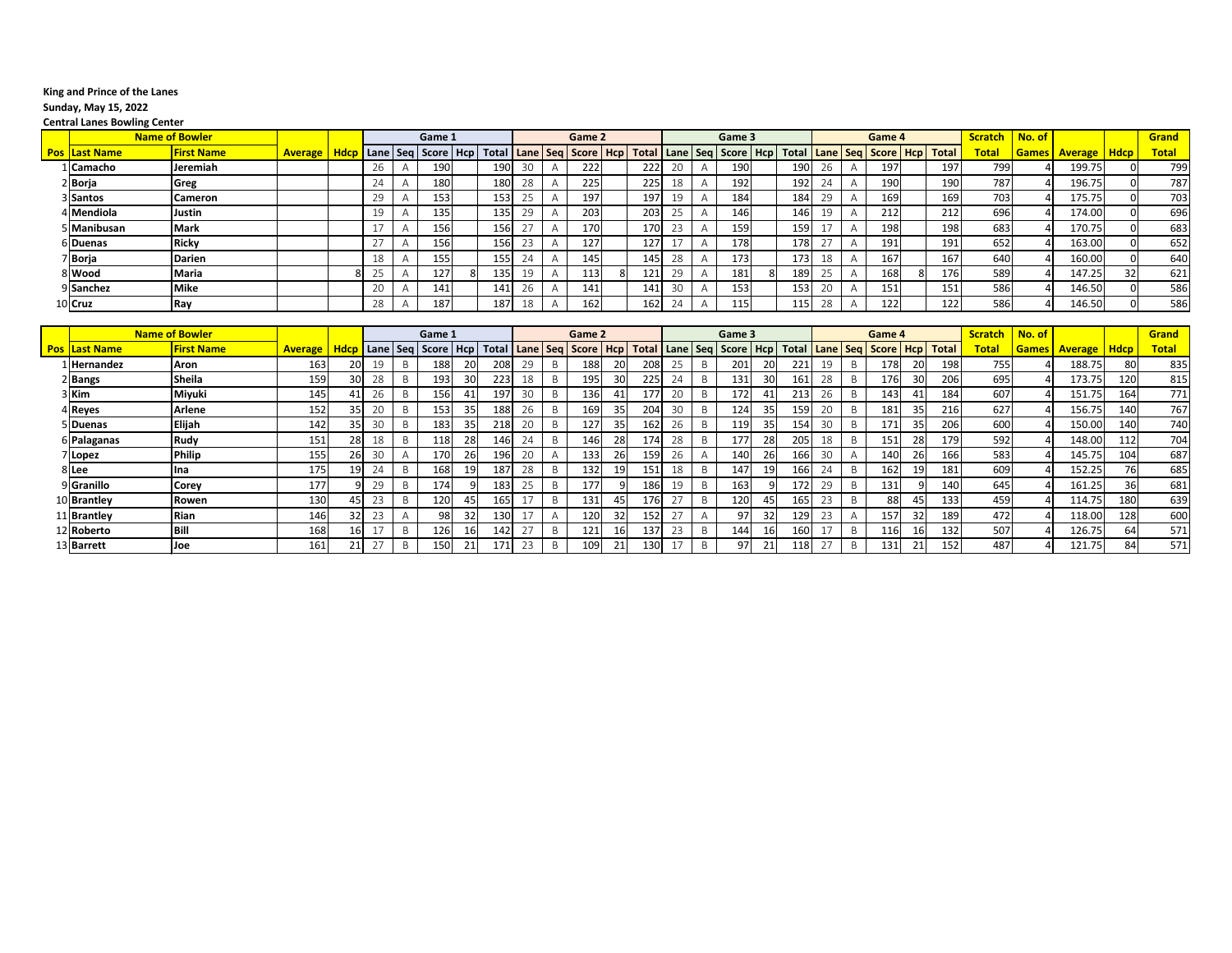#### King and Prince of the Lanes

Leaderboard

|                         |                  |                   |                 |                 |                 |                | King of the Lanes |                 |            |     |     |            |     |            |            |
|-------------------------|------------------|-------------------|-----------------|-----------------|-----------------|----------------|-------------------|-----------------|------------|-----|-----|------------|-----|------------|------------|
|                         |                  |                   |                 |                 |                 |                |                   |                 |            |     |     |            |     |            |            |
| Pos                     | <b>Last Name</b> | <b>First Name</b> | Total<br>Points | Jan             | Feb             | Mar            | Apr               | May             | <b>Jun</b> | Jul | Aug | <b>Sep</b> | Oct | <b>Nov</b> | <b>Dec</b> |
|                         |                  |                   |                 |                 |                 |                |                   |                 |            |     |     |            |     |            |            |
|                         | 1 Santos         | RJ                | 65              | 15              | 5               | 30             | 15                |                 |            |     |     |            |     |            |            |
| $\overline{\mathbf{c}}$ | San Nicolas      | Ray               | 60              | 10              | 20              | 15             | 15                |                 |            |     |     |            |     |            |            |
| 3                       | Camacho          | Jeremiah          | 45              | 20              |                 |                | 5                 | 20              |            |     |     |            |     |            |            |
| 4                       | Elliott          | Aaron             | 40              |                 | $\overline{30}$ | 5              | 5                 |                 |            |     |     |            |     |            |            |
| 5                       | Duenas           | Evan              | 39              | $\overline{2}$  |                 | $\overline{2}$ | 30                | 5               |            |     |     |            |     |            |            |
| 6                       | Borja            | Gregory           | 37              |                 |                 | $\overline{2}$ | 5                 | $\overline{30}$ |            |     |     |            |     |            |            |
| 7                       | Leon Guerrero    | Jay               | 35              | 30              |                 | 5              |                   |                 |            |     |     |            |     |            |            |
|                         | 8 Manibusan      | <b>Brian</b>      | 30              | 5               | 15              |                | 10                |                 |            |     |     |            |     |            |            |
| 9                       | Santos           | Cameron           | 29              | $\overline{2}$  | 5               | 10             | $\overline{2}$    | 10              |            |     |     |            |     |            |            |
|                         | 10 Borja         | Darien            | 27              | 5               |                 | $\overline{2}$ | 5                 | $\overline{15}$ |            |     |     |            |     |            |            |
|                         | 11 Scott         | Darrell           | 27              |                 | 10              | 15             | $\overline{2}$    |                 |            |     |     |            |     |            |            |
| 12                      | Villanueva       | Cesar             | $\overline{22}$ |                 | $\overline{2}$  |                | 20                |                 |            |     |     |            |     |            |            |
|                         | 13 Tagle         | Manny             | 20              |                 |                 | 20             |                   |                 |            |     |     |            |     |            |            |
|                         | 14 Blas          | Juan              | 17              |                 | 5               | $\overline{2}$ | 10                |                 |            |     |     |            |     |            |            |
|                         | 15 Duenas        | Ricky             | 17              | 5               |                 | 10             | $\overline{2}$    |                 |            |     |     |            |     |            |            |
|                         | 16 Manibusan     | Frank Jr          | 17              | 10              | 5               |                | $\overline{2}$    |                 |            |     |     |            |     |            |            |
|                         | 17 Mendiola      | Justin            | 17              |                 |                 |                | $\overline{2}$    | 15              |            |     |     |            |     |            |            |
|                         | 18 Sanchez       | Mike              | 16              | $\overline{2}$  | $\overline{2}$  | 5              | $\overline{2}$    | 5               |            |     |     |            |     |            |            |
|                         | 19 Aquino        | Angelo            | 15              | $\overline{15}$ |                 |                |                   |                 |            |     |     |            |     |            |            |
|                         | 20 Castro        | JD                | 15              |                 | 15              |                |                   |                 |            |     |     |            |     |            |            |
| 21                      | <b>Wood</b>      | Maria             | 14              | $\overline{2}$  |                 | 5              | $\overline{2}$    | 5               |            |     |     |            |     |            |            |
| 22                      | Catbagan         | Charlie           | 12              |                 | 10              |                | $\overline{2}$    |                 |            |     |     |            |     |            |            |
| 23                      | Cruz             | Ray               | 11              | $\overline{2}$  |                 | $\overline{2}$ | $\overline{2}$    | 5               |            |     |     |            |     |            |            |
|                         | 24 Manibusan     | Mark              | 10              |                 |                 |                |                   | 10              |            |     |     |            |     |            |            |
|                         | 25 Day           | Erik              | 5               | 5               |                 |                |                   |                 |            |     |     |            |     |            |            |
|                         | 26 Etheridge     | Ty                | $\overline{4}$  |                 |                 | $\overline{2}$ | $\overline{2}$    |                 |            |     |     |            |     |            |            |
| 27                      | Mercado          | John              | $\overline{4}$  | $\overline{2}$  |                 |                | $\overline{2}$    |                 |            |     |     |            |     |            |            |
|                         | 28 Gutierrez     | Jared             | $\overline{2}$  |                 | $\overline{2}$  |                |                   |                 |            |     |     |            |     |            |            |
|                         | 29 Wong          | Michael           | $\overline{2}$  | $\overline{2}$  |                 |                |                   |                 |            |     |     |            |     |            |            |
|                         | 30 Zamora        | Zayne             | $\overline{2}$  |                 |                 |                | $\overline{2}$    |                 |            |     |     |            |     |            |            |